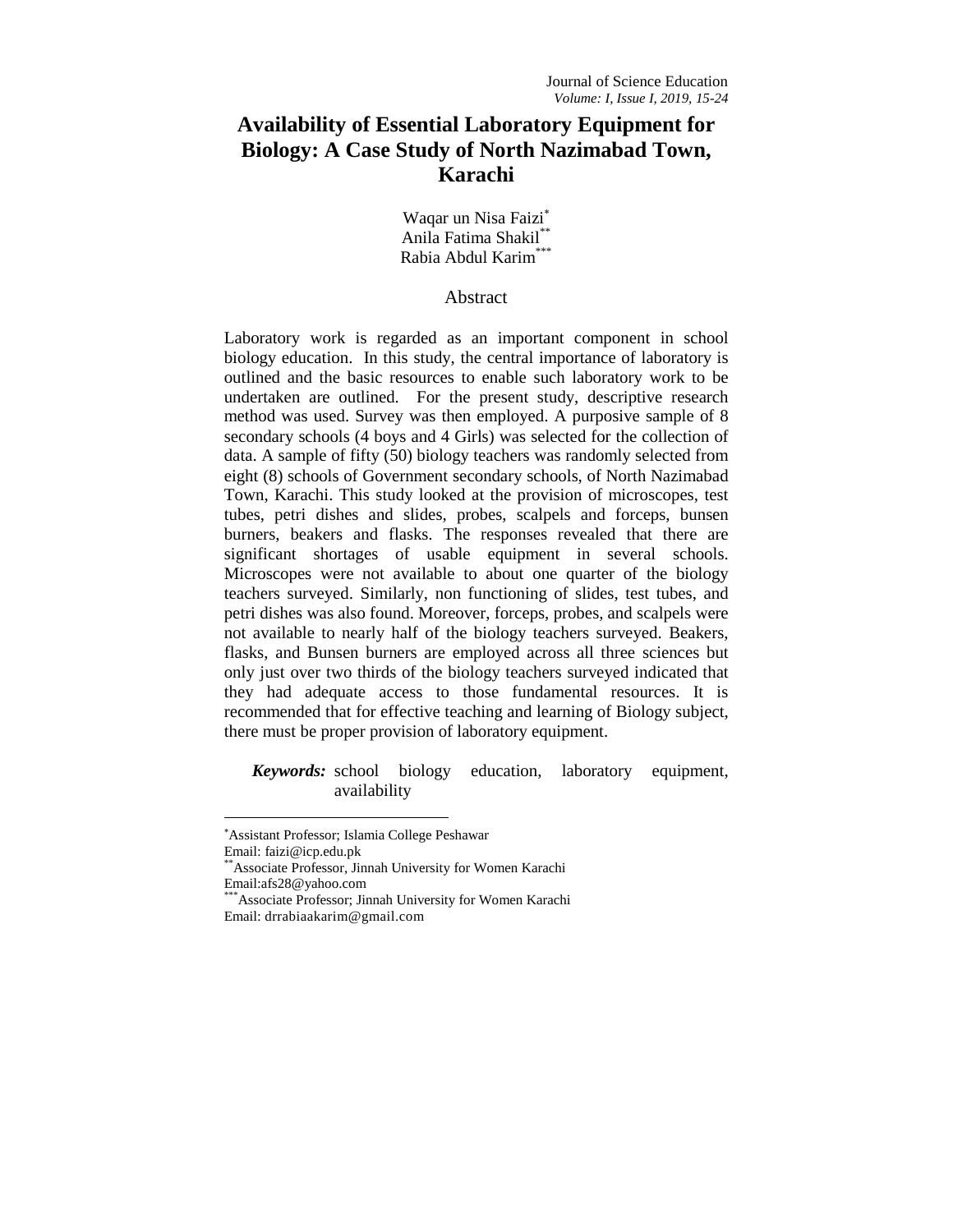## **Introduction**

Science education started to make its way into schools in the west in the late 19th century. However, the central place of school science education worldwide only really developed in the latter half of the 20th century. By that time, the place of the laboratory was well established in many Western countries. Indeed, today, the laboratory work is seen as an integral part of all science education, including biology, at school level but this has placed stresses on schools, especially in developing countries. Much has been reviewed in several studies at both school and university levels (Green, 1964; Reid and Shah, 2007; Hanif*et al.,* 2009; Beyessa, 2014):

- The resources (laboratories and equipment) needed are expensive for schools
- The role and purpose of school laboratory work is not agreed
- Teachers need to know *how* to employ laboratory work to greatest advantage

Compared to book-based school subjects, the sciences are expensive. Laboratories are required and, ideally, these have to be specialist in nature - the needs of biology are very different from physics, for example. However, equipment and chemicals require to be replaced, another expense. Secondly, there is a lack of clarity about the purpose of laboratory work and this has been considered by Shah et al. (2007). A simple analysis reveals that most of the school students will not move onto specialist careers in any of the sciences. Therefore, the actual practical skills are not central. The key role of laboratory work allows the science to be made real for the students but, more importantly, all science subjects draw their understandings of the world around by means of experimentation. This determines how laboratories should be employed in the education of school students. Thus, the experiments undertaken by students can be used to illustrate the way the sciences gain their understandings. Thirdly, biology laboratory work must be directed by teachers qualified in biology (the same applies to the other sciences). In simple terms, there needs to be an adequate supply of qualified teachers in each specific science discipline and these teachers need to the trained and supported in the effective use of laboratories. Training poses specific problems for a country like Pakistan in that those offering the training often themselves have had minimal experience in the effective use of laboratories in school education.

There is no evidence that laboratory work makes much difference in achievements in school and national examinations in the sciences. However, lack of good laboratory experiences for school students tends to make their studies in the sciences somewhat detached from reality and, frequently, they have little concept of how the sciences work in developing their understandings of the world (Almadani, 2005).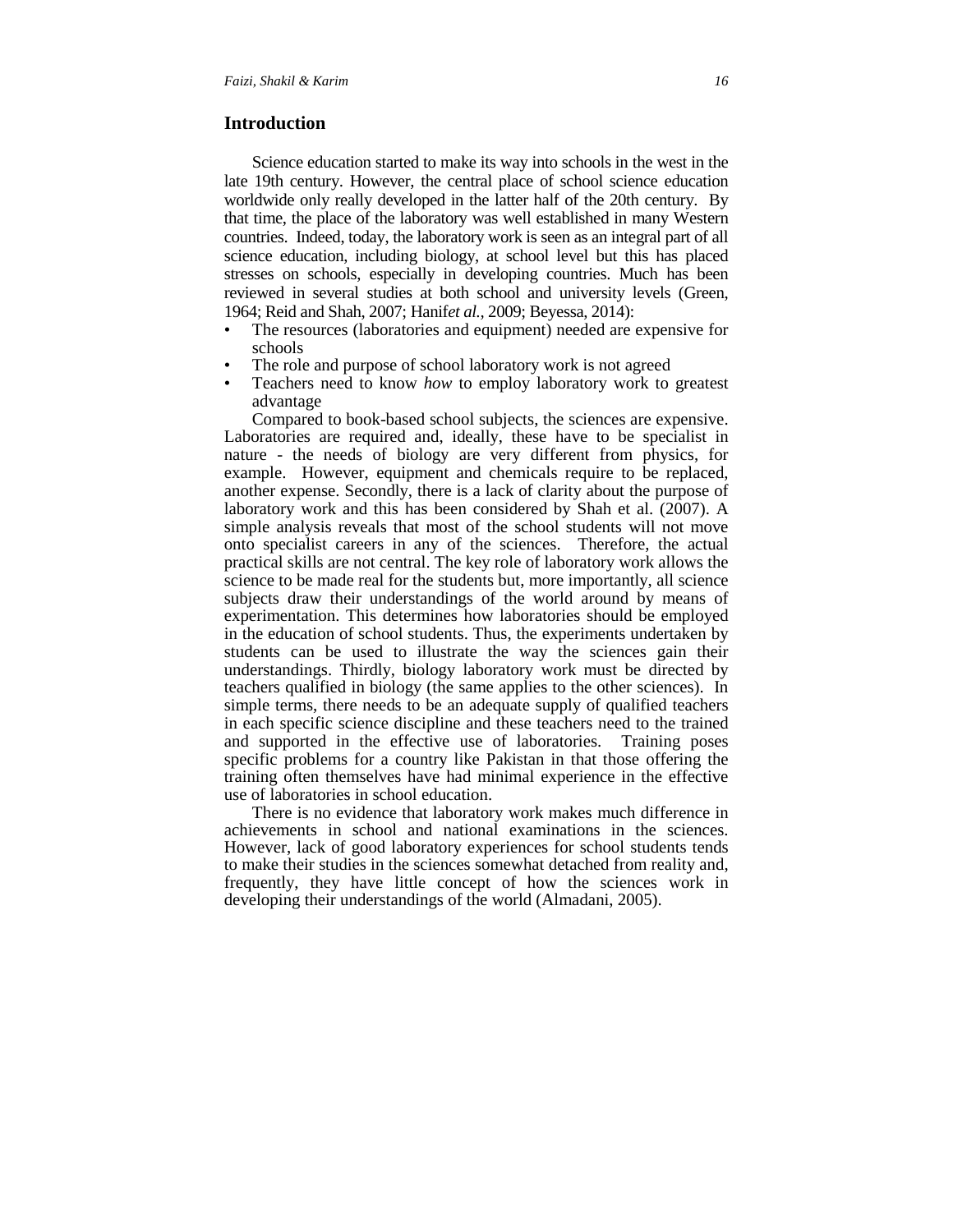#### **Literature Review**

Biology (like chemistry and physics) is a science in which the curriculum constantly changes. Developments and new insights are coming from worldwide research at an enormous rate. This places great stress on biology teachers. Not only they have to cope with new biology content, but they have to develop ways to present that content too (Koba and Tweed et al., 2009). To make matters even more difficult, curricula planners often add on content without removing older (and perhaps less relevant) content, making curriculum coverage almost impossible. With excessive content to cover, there is not sufficient time to carry the inquiry activities and experiments to engage the students with the ideas.

In their review, Hofstein and Lunetta (2003) noted that the laboratory has been given a central and distinctive role in science education and science educators have suggested that rich benefits in learning science come as a result of using laboratory activities. In the year 1958, '*International Biological Laboratories*' was established to produce and export equipment and resources for schools and colleges. The aim is to produce modern equipment so that learners might undertake laboratory experiments in the sciences. However, the equipment must be available to schools and teachers need to know how to employ it to the best advantage.

Studies, for example, Reid and Skryabina, (2002) and Suzuki (2007) have shown the critical importance of the teacher in learning in the science areas at school. Teachers need to be competent in the subject matter they are to teach. For biology, this means a minimum of a first degree in biology. Teachers also need to be trained so that they can enable the young learners to understand what is presented to them. This is more difficult that to might seem for questions have been raised about the effectiveness of teacher education (Carroll, 2005; El-Sawaf, 2007). In addition, learners need to see the point and value of what they asked to study and the role of the teacher in terms of having strong empathy for the learner is critical (Reid and Skryabina, 2002).For schools, there are key items of basic equipment that underpin all attempts to develop quality laboratory experiences. These include test tubes, Bunsen burners, microscopes and beakers as well as the more specialized items. This is now discussed ahead. For most schools, microscopes must be of high enough quality to enable key biological features to be seen easily. The naked eye can perhaps see down to 0.2 mm but light microscopes expand cells up to 1,000 times. University and research establishments will employ election microscopes which can increase the size of an object by 200,000 times. Slides, slide covers and fixation agents will be required for inspecting specimens. Petri dishes are required for culture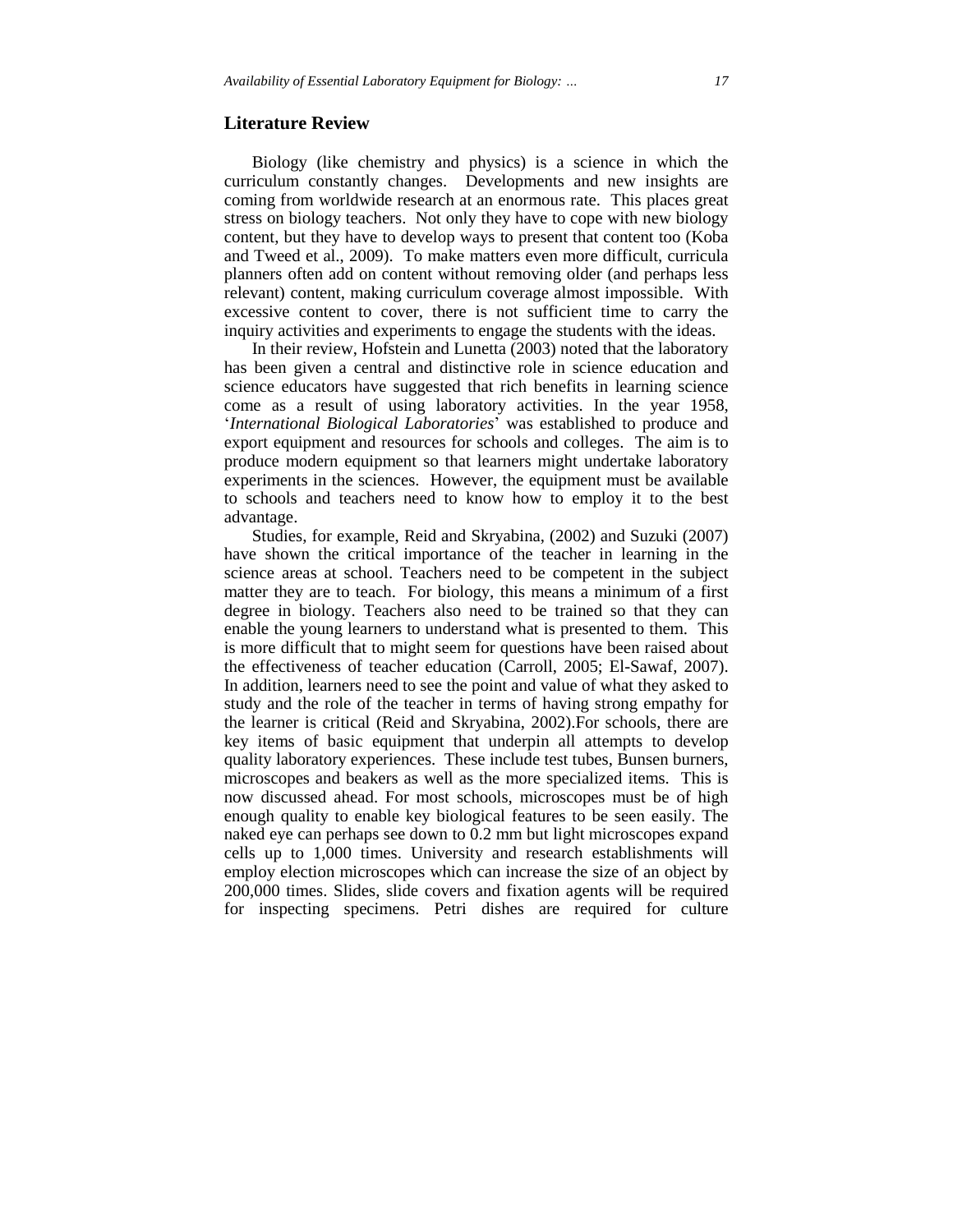development (and thermostatic tanks may be essential for temperature control). Of course, test-tubes must be readily available including small test-tubes along with a centrifuge so that separations can be effected. Dyes and indicators are also necessary. Dyes like ethylene blue and iodine epermit the structures in cells to be more simply observed while indicators can be used to reveal pH. Forceps, scalpels and probes are essential for undertaking dissections and learners need to be shown the skills in using such equipment safely. Beakers are essential for liquid storage along with measuring cylinders for indicating volumes. Bunsen burners give a controlled source of heat while flasks are often required.

'Science teaching must take place in a laboratory … Science simply belongs there as naturally as cooking belongs in the kitchen and gardening in garden … so the teaching of it must involve real contact with those aspects of nature which are to be studied' . (Solomon, 1980, p.13)

Dahar (2011) also argued that the science laboratory is a very important resource input for teaching science and is an important predictor of academic achievement. However, the evidence does not support the latter assertion. It is quite possible to pass examinations and pass them well with little laboratory input. However, when the sciences are reduced to book-based subjects, the learners lack the reality that comes from experience of the real world around. This is where the school laboratory is critical: it allows the subject matter to be become real and tangible to the learners, a point noted by Hunde and Tegegne (2010).

Tenaw (2015) argued that the secondary school is the base in preparing students to be the science students and it is important for them to be exposed to laboratory equipment, activities, and precautions and safety rules. The secondary school laboratory should have the equipment necessary to conduct meaningful demonstration and experiments. However, there is a weakness in the argument. Secondary schools exist to educate students widely, to prepare them for life. Only a minority will continue on into scientific careers and yet understanding the sciences is an important part of life for all future citizens. Thus, quality equipment is required as part of the process of education of the next generation. However, Dahar (2011) noted the lack of adequate facilities for teaching sciences up to the standard at secondary and higher secondary school stages. The identified inadequacies relate to inadequate science teaching materials and insufficient funds to purchase key equipment.

#### **Objectives of the Study**

The following are objectives of study:

1. find out the availability of laboratory and equipment for effective teaching of Biology in secondary schools within North Nazimabad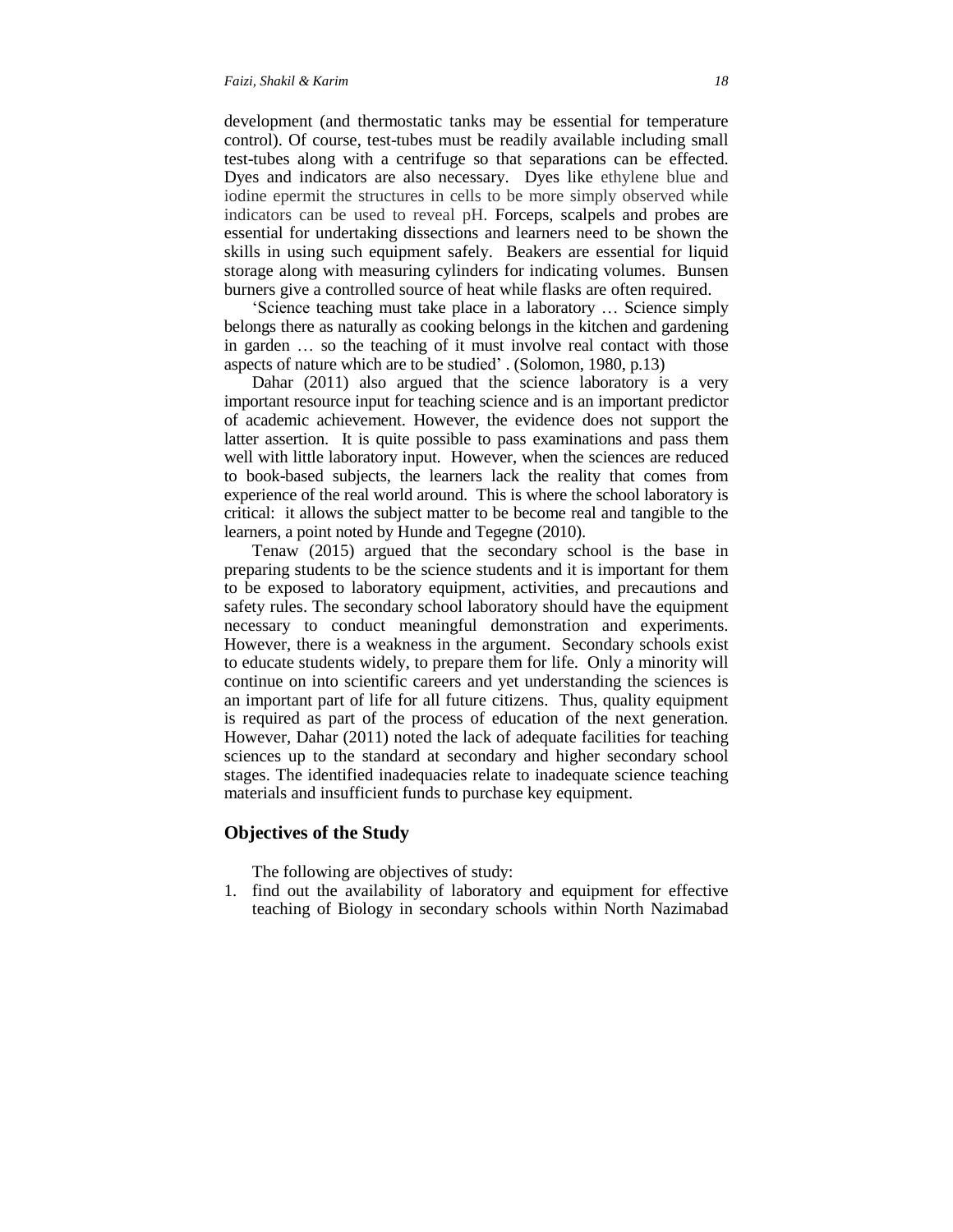Town Karachi.

- 2. evaluate the quantity and perceived quality of equipment in teaching biology in secondary schools in North Nazimabad Town Karachi.
- 3. identify the perceived factors militating against the availability of laboratory equipment in the secondary schools in North Nazimabad Town Karachi.

# **Methodology**

A quantitative research designed was used for the study, which included a survey for gathering data from the research participants. This study was delimited to secondary schools of North Nazimabad Town of Karachi. The data were gathered from students about the use of essential laboratory equipment in teaching of biology. A purposive sample of 8 secondary schools (4 boys and 4 Girls) was selected for the collection of data. These are labeled A, B, C….H.

A simple survey was employed to find out the availability of key biological laboratory equipment. The following options were used:

Available and functional (AF), Available and nonfunctional (ANF) and Not available (NA)

Fifty (50) Biology teachers were surveyed in this way and the data were expressed as percentages.

## **Results**

The results are presented and discussed in the tables below. All data is presented in the form of percentages.

#### Table 1

| Schools            | % ( $N = 50$ )                         |    |            |             |  |
|--------------------|----------------------------------------|----|------------|-------------|--|
|                    | Available and functional Not Available |    | Available  | Non-<br>and |  |
|                    |                                        |    | functional |             |  |
| А                  | 82                                     | 18 |            |             |  |
| B                  | 56                                     | 35 |            |             |  |
| $\curvearrowright$ | 61                                     | 31 | 8          |             |  |
|                    | 91                                     | 9  |            |             |  |
| E                  | 85                                     | 15 |            |             |  |
| F                  | 30                                     | 45 | 25         |             |  |
| G                  | 52                                     | 40 | 8          |             |  |
| Н                  | 53                                     | 38 |            |             |  |
| Overall            | 74                                     | 22 |            |             |  |

*Microscope Availability*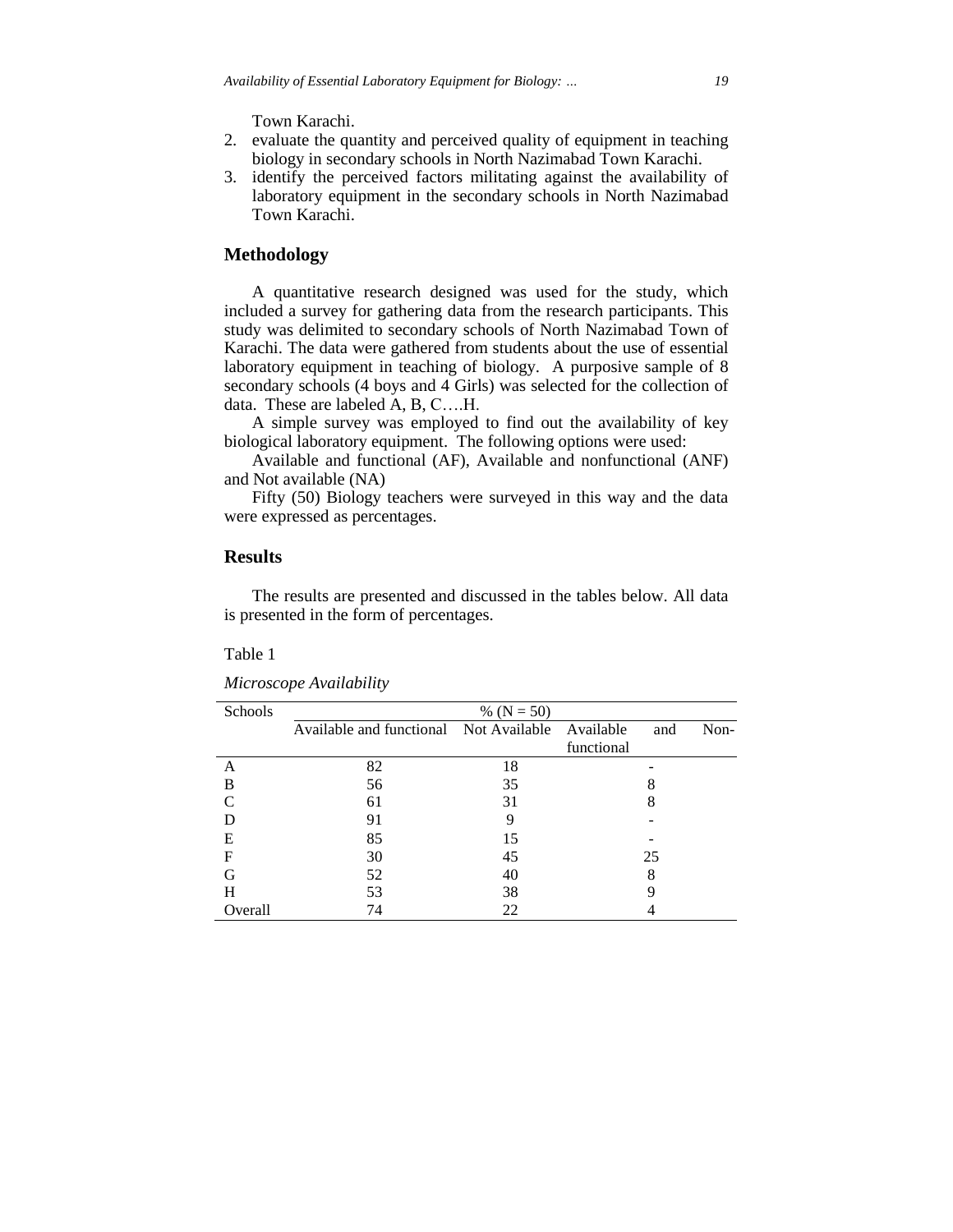Microscopes are essential equipment in all biology education and it is a matter of concern that they are not available to about one quarter of the biology teachers surveyed.

## Table 2

| Schools     | % $(N = 50)$ |     |               |                  |      |
|-------------|--------------|-----|---------------|------------------|------|
|             | Available    | and | Not Available | Available<br>and | Non- |
|             | Functional   |     |               | functional       |      |
| A           | 43           |     | 54            | 2                |      |
| B           | 52           |     | 34            | 14               |      |
| C           | 54           |     | 41            | 5                |      |
| D           | 55           |     | 45            |                  |      |
| E           | 50           |     | 25            | 25               |      |
| $\mathbf F$ | 50           |     | 44            | 6                |      |
| G           | 55           |     | 14            |                  |      |
| Н           | 50           |     | 42            | 8                |      |
| Overall     | 59           |     | 31            | 10               |      |

*Slides, test tubes, and petri dishes*

The situation is even worse when looking at the non functioning of slides, test tubes, and petri dishes. These are absolutely essential for all basic biology laboratory work.

## Table 3

| Schools       | % $(N = 50)$ |     |               |                    |
|---------------|--------------|-----|---------------|--------------------|
|               | Available    | and | Not Available | Available and Non- |
|               | Functional   |     |               | functional         |
| A             | 55           |     | 45            |                    |
| B             | 63           |     | 30            |                    |
| $\mathcal{C}$ | 62           |     | 35            | 3                  |
| D             | 43           |     | 49            | 8                  |
| E             | 54           |     | 37            | 9                  |
| F             | 51           |     | 46            | 4                  |
| G             | 55           |     | 42            | 3                  |
| Н             | 46           |     | 41            | 14                 |
| Overall       | 55           |     | 40            |                    |

*Forceps, probes, and scalpels*

Forceps, probes, and scalpels are not expensive but adequate resources are not available to nearly half of the biology teachers surveyed.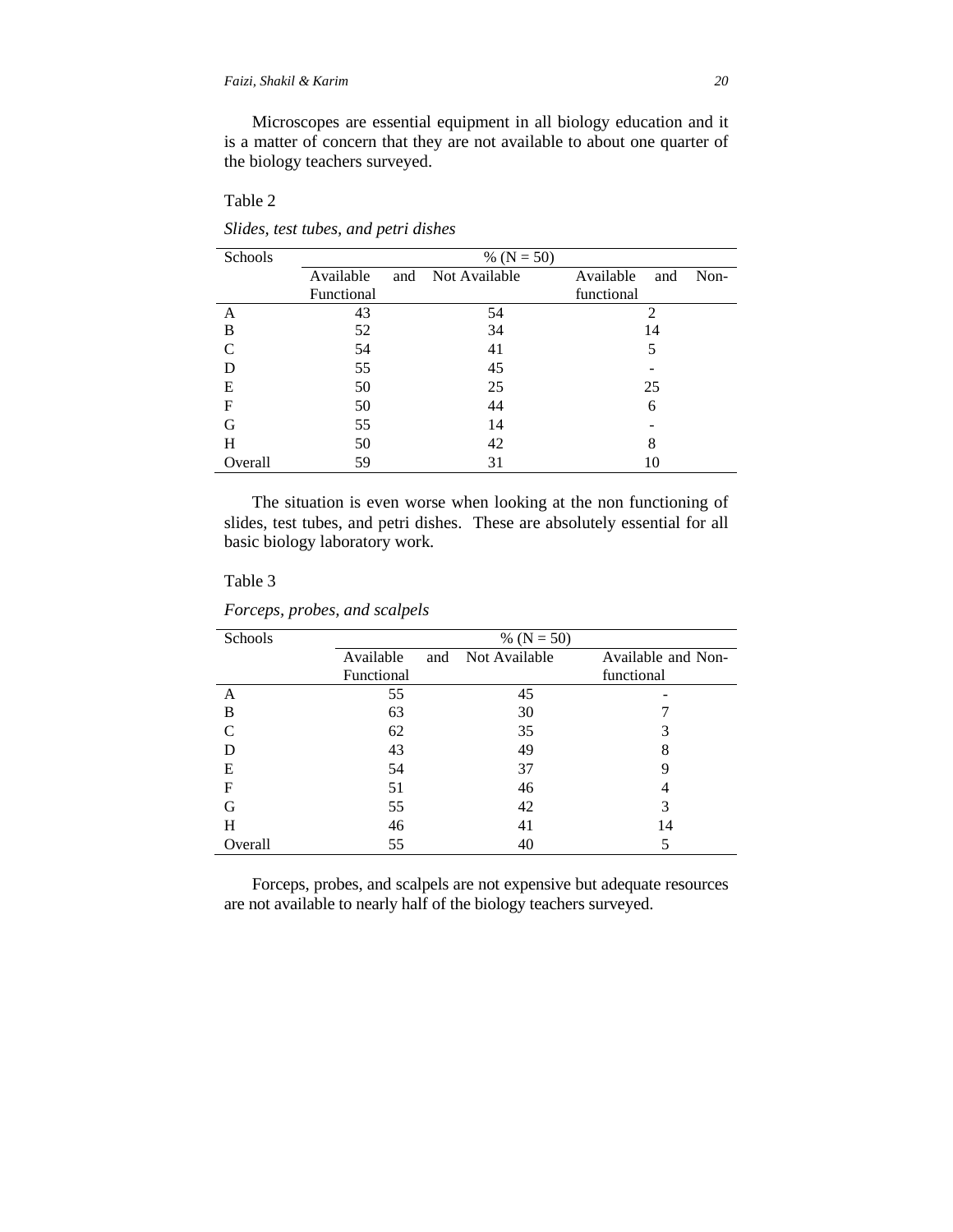## Table 4

| Schools | % ( $N = 50$ )                         |    |                          |  |  |  |  |
|---------|----------------------------------------|----|--------------------------|--|--|--|--|
|         |                                        |    |                          |  |  |  |  |
|         | Available and Functional Not Available |    | Available<br>Non-<br>and |  |  |  |  |
|         |                                        |    | functional               |  |  |  |  |
|         | 54                                     | 34 | 13                       |  |  |  |  |
| B       | 60                                     |    | 40                       |  |  |  |  |
|         | 56                                     | 45 |                          |  |  |  |  |
|         | 63                                     | 36 |                          |  |  |  |  |
| F       | 65                                     |    | 35                       |  |  |  |  |
|         | 65                                     | 30 |                          |  |  |  |  |
|         | 62                                     | 33 |                          |  |  |  |  |
| Н       | 66                                     | 15 | 19                       |  |  |  |  |
| Overall | 69                                     | 19 |                          |  |  |  |  |

*Beakers, flasks, and Bunsen burners*

Beakers, flasks, and Bunsen burners are employed across all three sciences but only just over two thirds of the biology teachers surveyed indicated that they had adequate access to those fundamental resources.

#### **Discussion**

The key roles for student laboratory work in biology include making the biology real and tangible for the strident as well as giving them insights into the way biology, as a science, gains its understandings of the living world. Those cannot happen if the resources are not there and teachers are not enabled to use these resources effectively. This study has focused on the resource availability and it is clear that, overall, the resources are far for adequate. Without such resources, it is almost impossible to fulfill some key goals for biology education.

#### **Recommendations**

- 1. Government should make concerted efforts through the ministry of Education in providing equipment for teaching of biology in Government secondary schools.
- 2. It is also the responsibility of Government to provide biology laboratory equipment in both Quantity and Quality to these secondary schools.
- 3. In each secondary school, the parent teachers association should be encouraged to get the parents involved in the provision of basics essential laboratory equipment for teaching of biology.
- 4. Government should supervise the secondary schools in order to asserting the level of the use of biology laboratory equipment for having the knowledge about the supply of the same.
- 5. Number of trained teachers should be increased in secondary schools for giving the accurate knowledge to students about biology subject in both theory and practical context.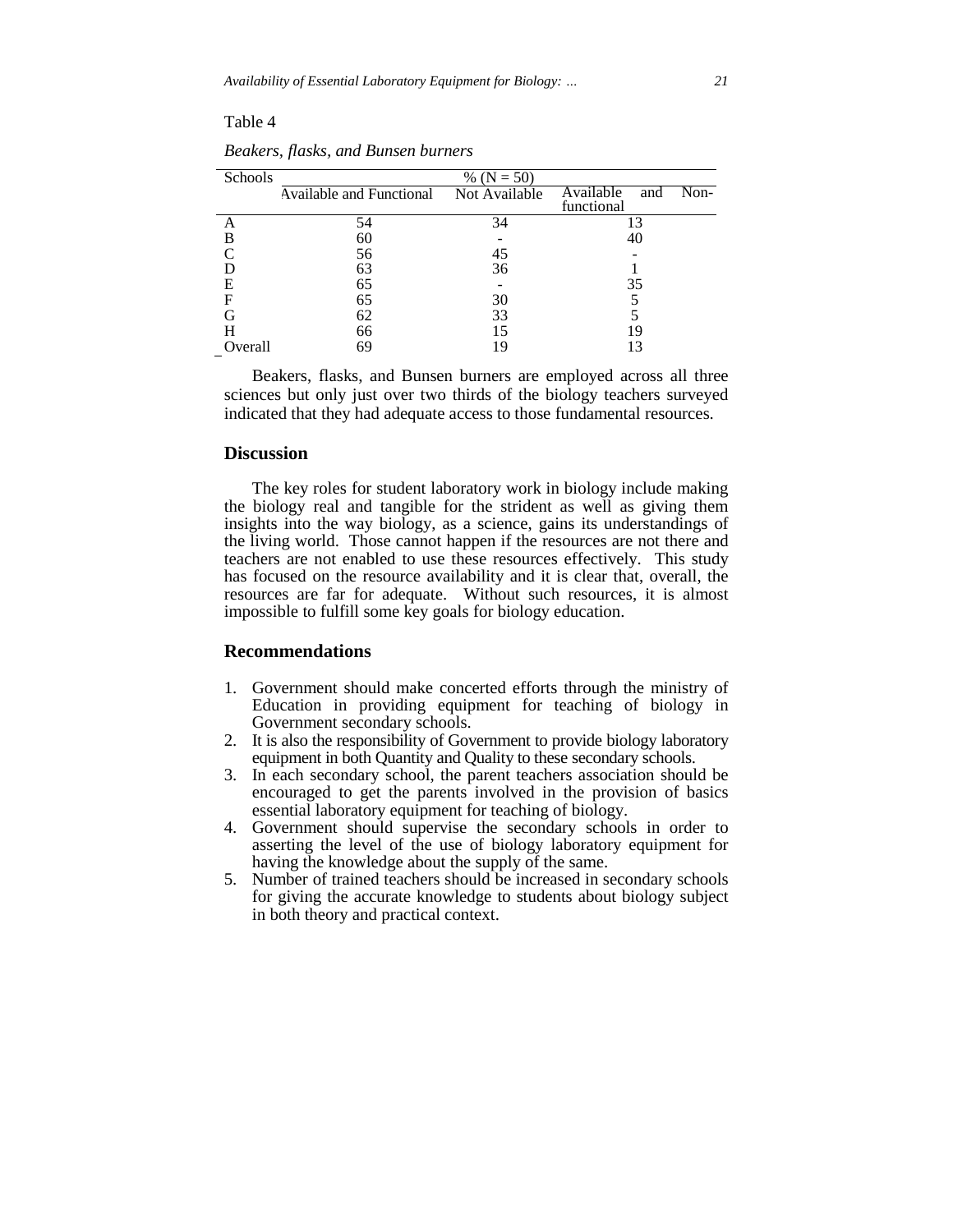#### References

- Agarwaal, D. (2004).*Modern Methods of Teaching and Learning Biology.*India: Sarup Publishers.
- Ahmad, J. (2011). *Teaching of biological sciences (Intended for Teaching of Life Sciences, Physics, Chemistry and General Science)*. PHI Learning Pvt. Ltd.
- Ahmed, (2009).*Teaching of biological sciences.* India: Prentice-Hall of India Pvt. Ltd.
- Aku, S. Y. (2001).*State of science and technology education in the Northern Nigerian State and the Way Forward:* an address at the opening of the ceremony of the Workshop on Invigoration of sconce and Technology Education in the Northern State held at Arewa House Kaduna on 23rd April 2001
- Alberts, B., Bray, Hopkin, K., Johnson, A., Lewis, J., Raff, M., Roberts, K., Walter, P,. (2004). *Essential Cell Biology*, New York: USA, Garland Science, Taylor& Francis Group.
- Almadani, K.A. (2005).*Student and teacher attitudes towards laboratory work in chemistry in Bahrain* (Master's Thesis), University of Glasgow.
- Asika, N. (2001). *Research Methodologies in Behavioral science.*US: Rutledge Publishing Company.
- Beyessa, F. (2014). Major Factors that effect grade 10 students academic achievements in science education at lluAbabora general secondary of Oromia Regional state Ethopia*. International Letters of Social and Humanistic Sciences,32*, 118-134.
- Biology Curriculum Study (2009) .*The Biology Teacher's Handbook*. Virginia, USA: NSTS Press.
- Blackwood, P. E. (1965). *Science teaching in the elementary schools*. US Office of Education, Washington DC: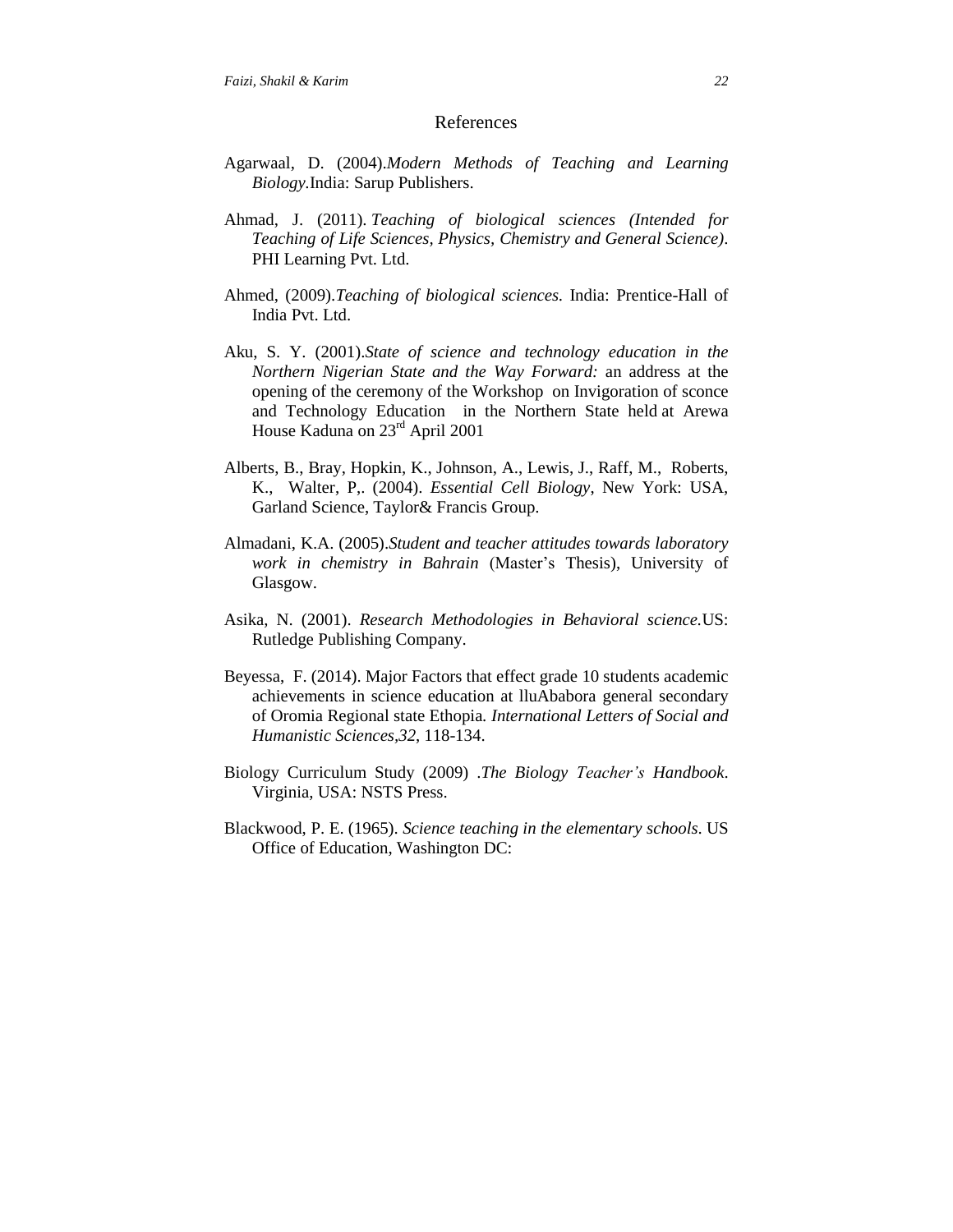- Carroll, Michael (2005). *Experience, intention and practice in the teaching of 5-14 primary science (Doctoral dissertation). Retrieved from h*ttp://theses.gla.ac.uk/5329/1/2005CarrollPhD.pdf.
- Dahar. M.A, (2011), Effect of availability and use of science laboratories on academic achievements' of students in Punjab, Pakistan, *Euro .J.Sci Res.,51*(2), 193-202.
- El-Sawaf, M. M. F. (2007). *Educational beliefs development with preand in-service teachers using Perry's model: a cross-cultural study* (Doctoral dissertation), University of Glasgow.
- Green, T. (1964).*Teaching and Learning of Biology in Secondary Schools,* United Nations Educational and Cultural organization.
- Hanif, M., Sneddon, P.H., Al-Ahmadi, F.M., and Reid, N. (2009). The perceptions, views and opinions of university students about physics learning during undergraduate laboratory work, *European Journal of Physics*, *30*, 85-96.
- Hofstein, A., & Lunetta, V. N. (2004). The laboratory in science education: Foundations for the twenty first century. *Science education*, *88*(1), 28-54.
- Hunde, A. B., & Tegegne, K. M. (2010). Qualitative Exploration on the Application of Student-centered Learning in Mathematics and Natural Sciences: The case of Selected General Secondary Schools in Jimma, Ethiopia. *Ethiopian Journal of Education and Sciences*, *6*(1).
- Miller F. (2007). *Methods and Materials for Teaching Biological Sciences.* India, Sarup Publishers
- Neami, B. (2004). *The handling biology, Answer book (*p. 475).Amazon.com
- Reid, N., & Shah, I. (2007).The role of laboratory work in university chemistry, *Chemistry Education Research and Practice*, *8*(2), 172- 185.
- Reid, N., & Skryabina, E. (2002). Attitudes Towards Physics, *Research in Science and Technological Educatio*n, *20*(1), 67-81.